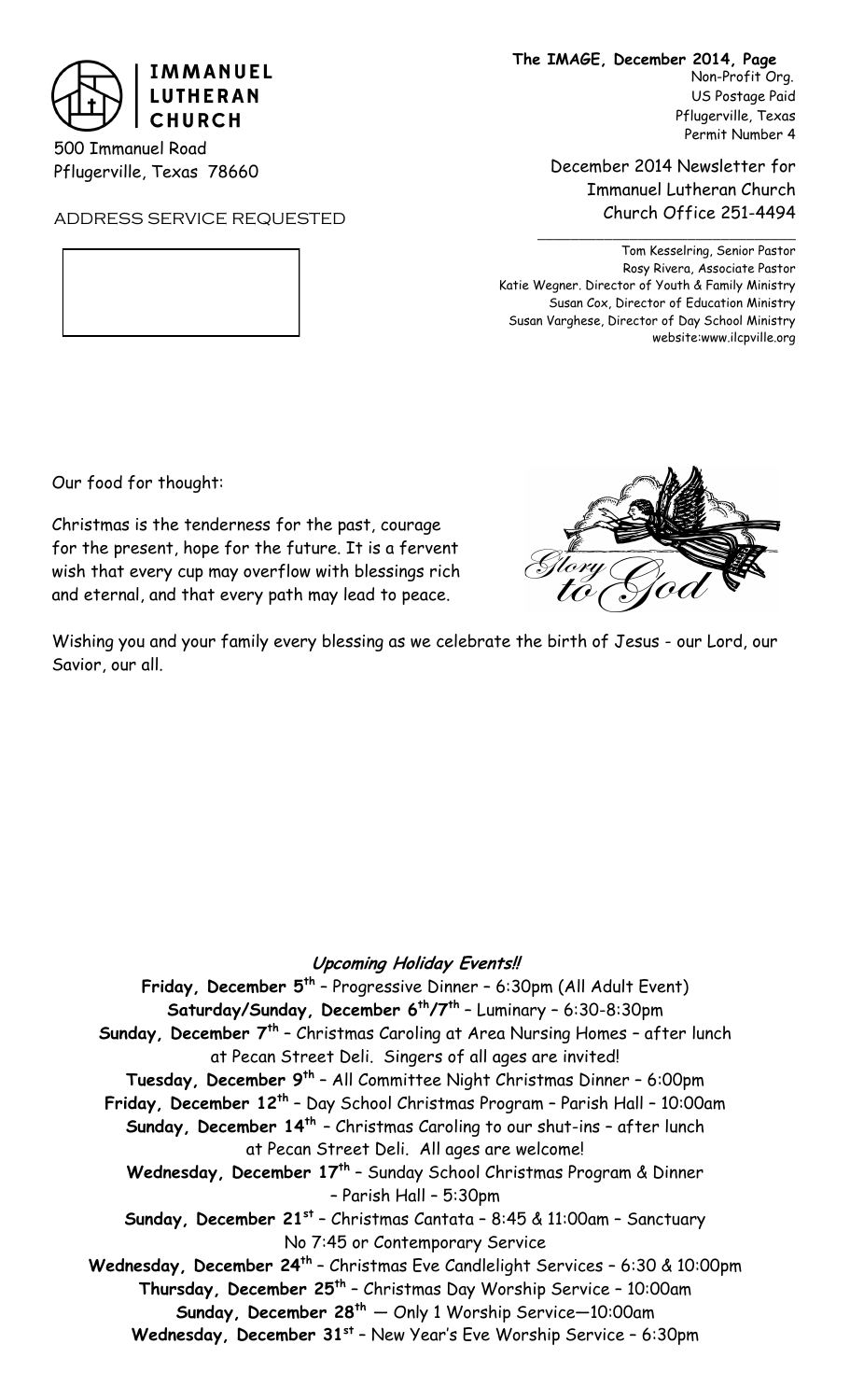**Tired and Retired** enjoyed the November lunch with twenty-three present. Themes were both Veterans Day and Thanksgiving. Becky challenged us with Thanksgiving questions and Pastor Tom led us in song. The Day School was great with songs about "The Lord's Army", "Sanctuary", Albuquerque Turkey" and "The Lord is so Good". We were especially blessed by receiving red, white and blue art work from the Day School children. Thank you for thinking of us. The birthday prize was won by Vernagene Mott and the others by Victor Pfennig and Dottie Peirrier.

Next month will be Christmas parties all around, so won't you join Tired and Retired and wear your Christmas finest. We will have potluck on Wednesday, December 10 at 11:30 am. We will be honoring the following December birthdays: Edgar Bailey, Barbara Bohls, Leah Bohls, Baldemar Cano, Rachel Cauley, Jane Dunnigan, Jerry Eschberger, Vernette Fuchs, Marta Gregory, Shirley Hamm, Cynthia Harlow, James Harlow, David Hustedler, Norman Johnson, Dana Leary, Lois Luedtke, Charles Mott, Ross Petermann, Judy Pfeil, Joy Pfluger, Johnny Pokorney, Sissy Pokorney, Harley Saathoff, Lola Sakewitz, Martha Sansom, Jan Selman, Sharion Tanner, Judy Tawater, JoAnn VanBurkleo, Keith Weiss, Lamar Weiss, Danny Whittington, Don Wolf, Gloria Wuthrich, Otto Wuthrich, Yvonne Zimmer.

**Drive a Senior Christmas Choral Concert – Sunday, December 14th at 7:00pm:** You are cordially invited to this annual musical event featuring choirs from local area churches. The location again this year is St. John Vianney Catholic Church, 3201 Sunrise Rd., Round Rock.

**SAVE THE DATE!** SENIOR FEST, Making a Difference, Saturday, February 7, 2015, at Bethany Lutheran Church, LC-MS, 3701 W. Slaughter Lane, Austin, TX 78749. Workshop opportunities (3 this year) will explore how we can indeed make a difference in our lives and the lives of others.

**Drive-Thru Luminary:** It is that time for our annual Luminary!! This year, it will be Dec.  $6^{th}$  and  $7^{th}$  from 6:30-8:30pm. Over a 100 volunteers are needed for this gift to the community, from scene characters, kitchen help, scene building and cedar cutting. There are tables set up in the breezeway to sign up. Please stop by the tables to see pictures of the scenes from years past, get your questions answered and sign up!!!

# **Food Pantry News for October**

Number of clients assisted—176 Number of Family Members—564 New clients included— Pastors Fund assists—17

**2015 Offering Envelopes** will be available in early December. Please help yourself to a set and remember the envelopes **are not numbered**. Therefore, if you give cash, you will need to write your name on the outside of the envelope.

## **Official Acts:**

Baptisms: 11/2—Alexis Ann Seveska Addison Grace Seveska Lily Eileen Jones-Overby 11/16—Hunter Charles Scott

> **Annual Reports** are due as soon as possible in December, BUT no later than Monday, January 5th. Email your information to sherri@ilcpville.org.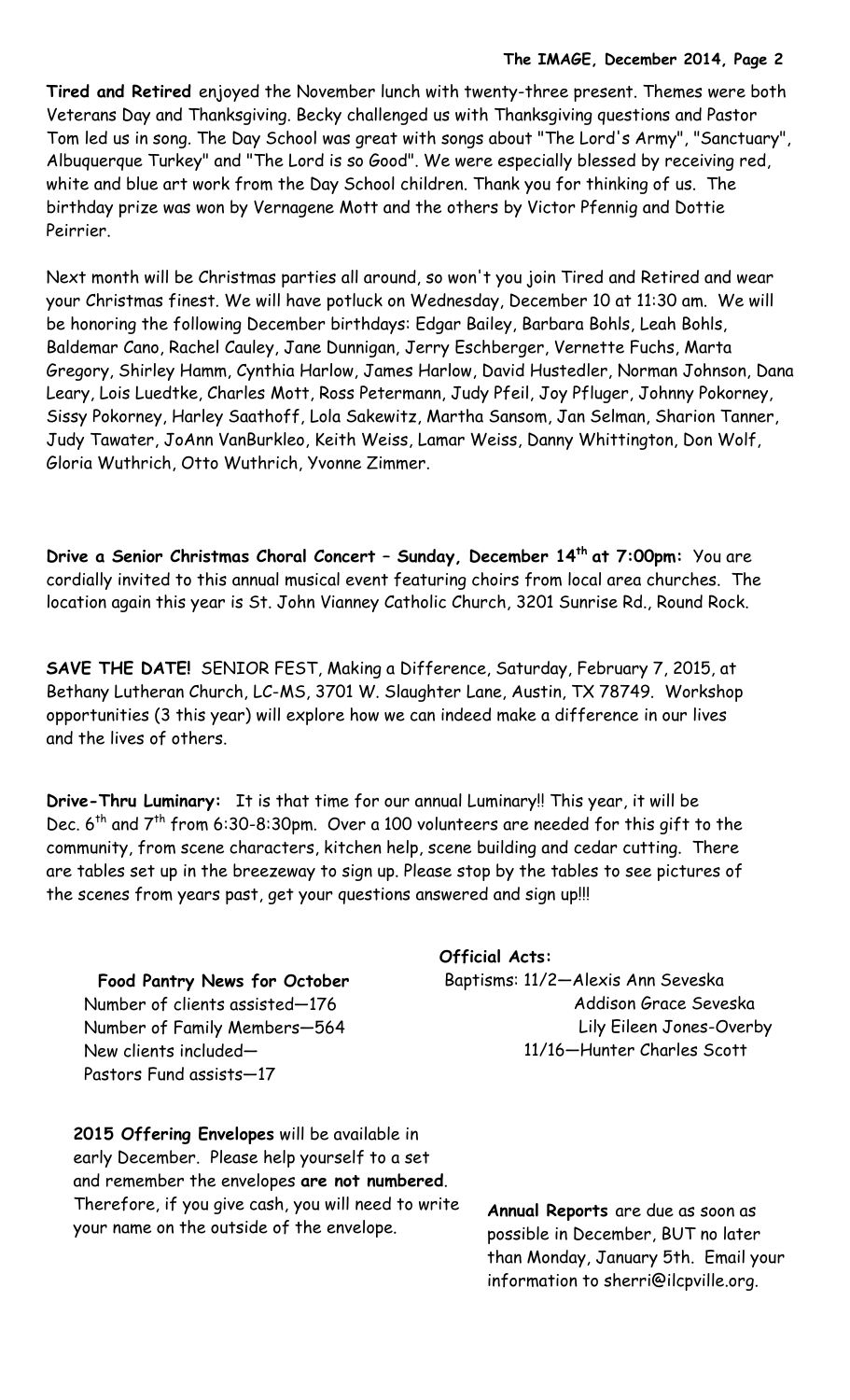Thank You for Contributing to God's Global Barnyard. During VBS this summer our service project was Lutheran World Relief's program called "God's Global Barnyard." We talked about how various animals could make a huge difference in the lives of families in other parts of the world who are very poor and hungry. Each child took home a barn coin box to save money for this cause. When the coin boxes were returned in September, we had a total of \$706.73. A check for this amount was sent to Lutheran World Relief for them to use for the animals that were most needed. Thank you so much for supporting this worthy project.

God is Good. All the time. God is Good. With heartfelt thanks I give God praise and glory for all of our fabulous hostesses and handsome men who served each other and our guests at Merry, Martha & Me. It is a pleasure to serve our Risen King along side each of you. May He abundantly bless you this holiday season. Thank you so much! **Susan Cox**

Thanks to the Prayer Shawl Ministry who gave their time and gift of making my blue & white long shawl. I enjoy the soft comfort it gives me. My cat enjoys the gift bag it was in. My medical concerns are still going on & still going to the doctor and having therapy.

> **Love and Seasons Greetings, Bertha L. Hill**

THANK YOU! I would like to express my appreciation toward Pastor Tom, Pastor Rosy and all Immanuel members for making my consecration service on November 9th, a meaningful and beautiful event. **Esme' Peterson**  Diaconal Minister (ELCA) Specialized Ministry, Chaplain at Seton Medical Center Williamson (SMCW) in Round Rock, Texas.

**Christmas Progressive Dinner** will take place Friday, December 5th beginning at 6:30 pm. Due to the way the dates fall, this year's event is the night before Luminary again but we will plan to go back to the three stop structure (apps, main, dessert) as long as we can get the homes offered up. Please be on the lookout for the signup sheets in the Narthex now till December 5<sup>th</sup> for folks to indicate what they would like to bring. Some drinks will be provided but any "spirits" are BYOB. A White Elephant gift exchange will follow dessert. This event is for adults only and is always a lot of fun, so we encourage you to try and make it out. Please contact Mark Mueller at 512-924-8894 with any questions.

**Our first Lutheran Legislative Event** is coming up February 15-17, 2015 at Gethsemane Lutheran Church, Austin. Lutherans across Texas will come together to learn about legislative issues and how to advocate more effectively as people of faith. Texas Impact staff will be presenting the education sessions on issues. The timing is set for the third week of the Texas legislative session. The event is sponsored by the Poverty and Justice Task Force of our Southwest Texas Synod and registration is through the Synod website. Program details will be on the bulletin board or for more information call Dorothy Kraemer 512-251-6929.

**Stewardship Committee:** A class entitled "With Joy and Thanksgiving", will be led by Elizabeth Arndt. They will meet in the Cry Room on Sunday mornings from January 4th through January 25th during the Sunday School hour. Discussed running a Simply Giving Campaign during the month of January with possibly having a Thrivent representative present on Sunday, January 25th with material & information available to give members a chance to sign up.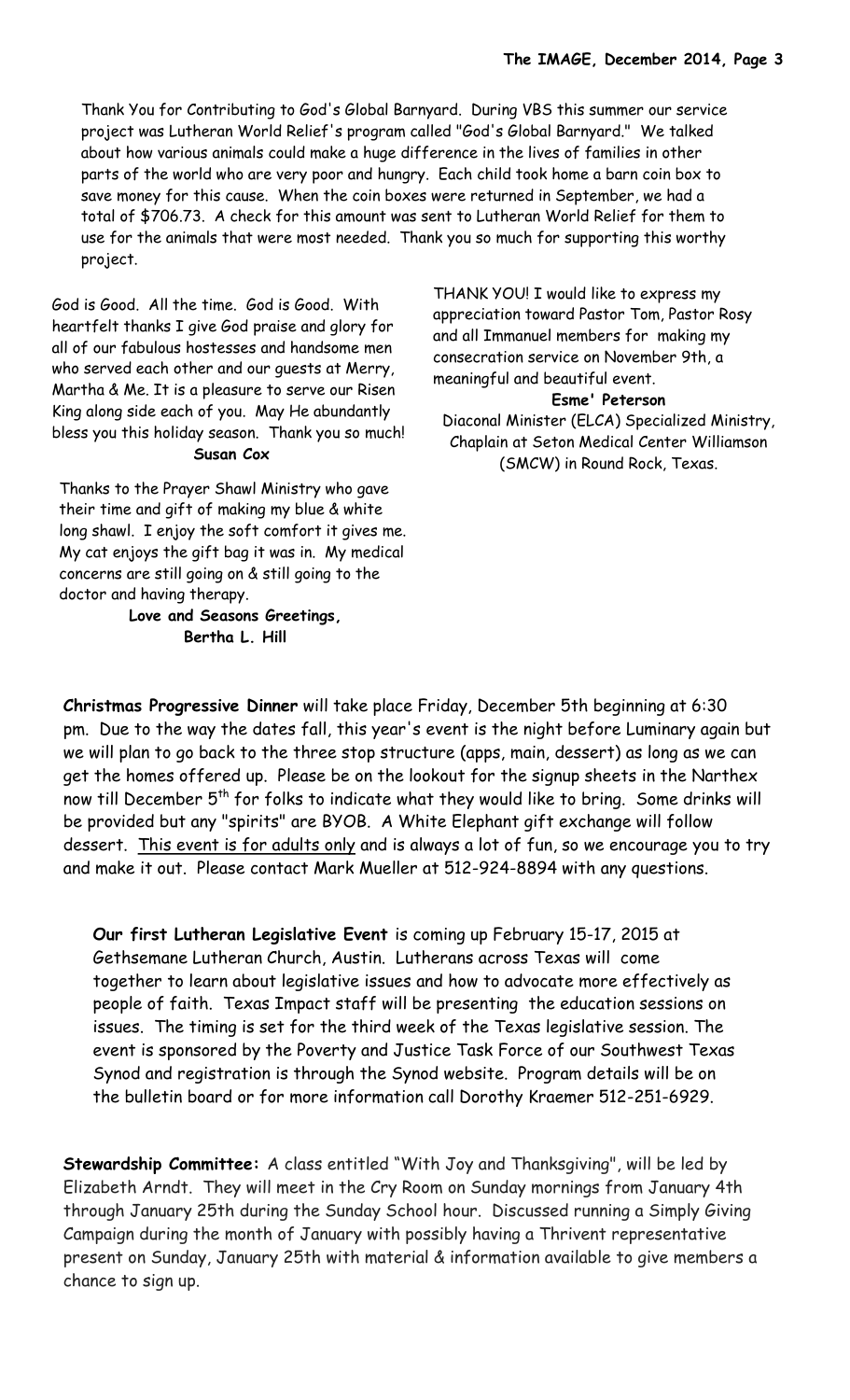#### **"Blue Star Prayers"**

Our United States is defending Freedom in many parts of our world today. Immanuel Lutheran is renewing an old custom of keeping track of our congregation's family members who are actively serving in our military forces. Please keep them and their families in your prayers.

Daylon Hethcock Justin Steffek, Msgt. US Navy US Air Force

SSG Larry Jameson Dan Dye US Army Tx. National Guard Father of Bradley Jameson Son of Pat & Jan Dye

Elliott Bo Burns, Capt. **In the Collection Contract Colection** Justin Hoffman, Lt. Col. US Army US Air Force

Michael Wayne Green, Capt. Michael Bradshaw US Marine Corp. US Air Force Grandson of Wayne & Aileene Saegert Grandson of Glenn & Britta Herzog

Serving in Iraq Serving in Iraq and the US Navy

Michael Burkhart Matthew R. Tiemann, Capt. US Army US Marine Corps Grandson of Robert & Joyce Burkhart Son of Rob & Carrie Tiemann

Patrick Roberts, St/Sgt US Air Force Grandson of Peggy Roberts

Grandson of Cyndi Motloch Grandson of Marie Randig

Grandson of Willie Mae Burns Son of Bob & Patti Hoffman

Chase Bowden Nicholas Bownds, E-2 Son of Paula Bowden Grandson of Janet & Billy Glenn

Anyone who wishes to make a contribution to the church in memory or honor of a loved one, may choose from the following funds: We're Reaching Fund (New Building) Garden of Prayer/Labyrinth Fund Cemetery Endowment Fund Pre-Theological Fund Technology Fund Cemetery Fund Food Pantry

| Mini-Treasurer's Report:                                 |                  |
|----------------------------------------------------------|------------------|
| <b>General Fund:</b>                                     |                  |
| Balance 11/18/2014                                       | \$11,919.54      |
| Income $10/21-11/18$                                     | 43,041.75        |
| Expenses 10/21-11/18                                     | 49,518.41        |
| Balance 11/18/2014                                       | 5,442.88<br>\$   |
|                                                          |                  |
| Offering General Fund Budgeted January-November 16, 2014 | 436,325.35<br>\$ |
| Offering General Fund Received January-November 16, 2014 | \$<br>409,963.16 |
|                                                          |                  |
| Building Loan Balance 11/18/2014                         | 487,377.23<br>\$ |
| Building Loan Checking Account 11/18/2014 \$             | 47,648.52        |
|                                                          |                  |
| Day School:                                              |                  |
| Balance 10/20/2014                                       | \$<br>41,074.96  |
| Income $10/21 - 11/18$                                   | 65,534.49        |
| Expenses 10/21-11/18                                     | 70,923.37        |
| Balance 11/18/2014                                       | \$<br>35,686.09  |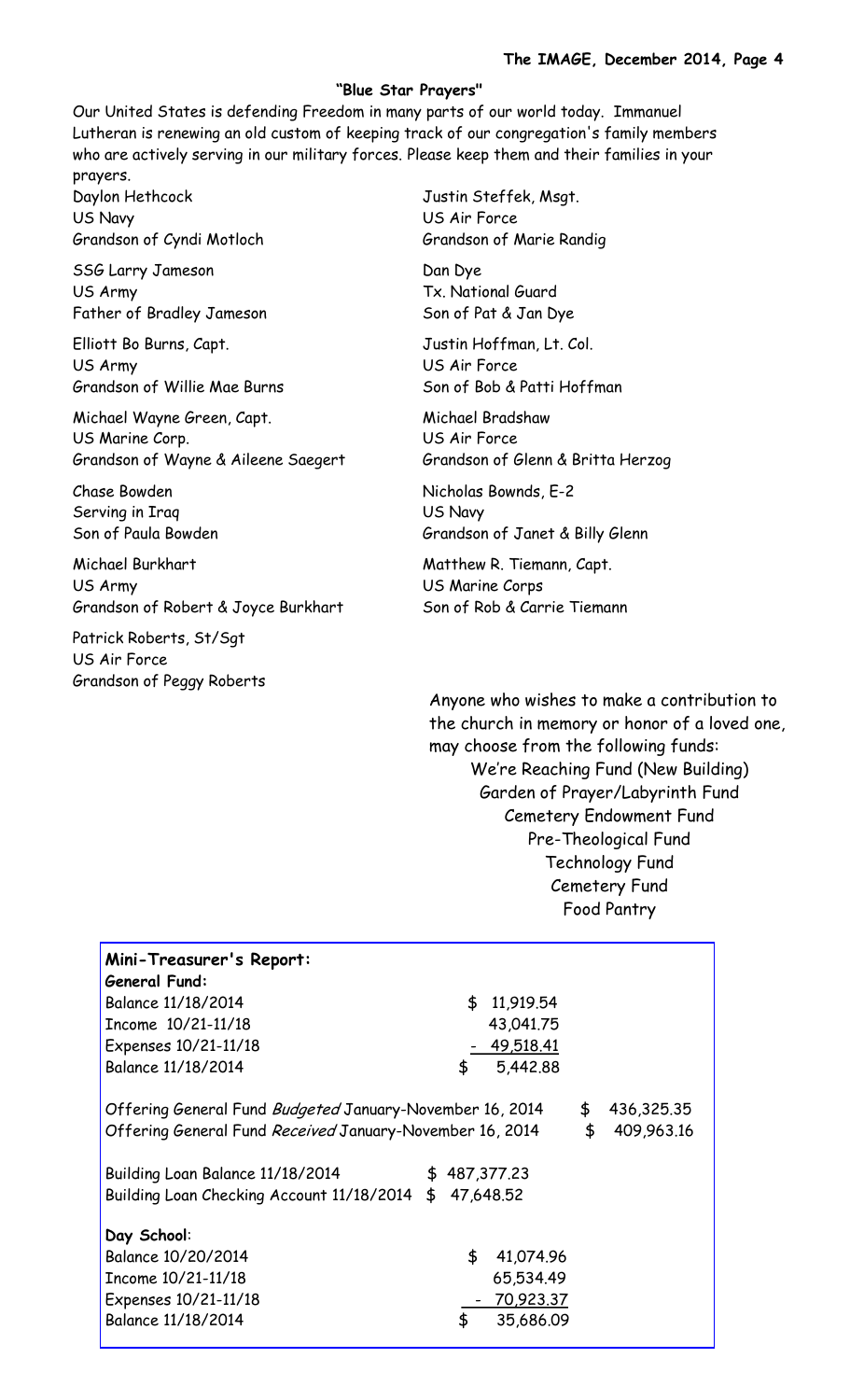$\bigoplus$   $\bigcup_{\text{Lipineram}}$ 

**From the Youth & Family Ministry Office…**

We are familiar with the parable of the Good Samaritan (Luke 10) and how the implications of that parable call us into action to show mercy to ALL people. Remember that the parable comes as a response to the rich man's question, "but wanting to justify himself he asked Jesus "And who is my neighbor?" (Luke 10:29)

Maybe we also ask the same question. Who do we really need to serve? Who really are we supposed to reach out to and love? Jesus' answer is clear – everybody. Even those who are different from you. Even those whom you aren't supposed to get along with.

Hopefully most all of our congregation is aware of the opportunity that we got last spring to serve our neighbor Ruth Barron Elementary school with the Backpack Pfriends ministry. This school, just off of Howard, is practically our literal neighbor. God is certainly working and using our resources to help feed these precious kiddos over the weekends.

A few months ago now – I got to thinking, "What would it look like to embrace this community of Ruth Barron with more than food backpacks for the weekend?" Certainly we can pray for them. We were able to do a Thanksgiving meal for them.

We got connected with the counselor and got to provide Christmas gifts for them.

Tags are still up and gifts due back Dec.  $14^{th}$ . You are welcome to make a monetary donation as well for shopping efforts of tags not taken.

We have just tipped the iceberg of what it would look like for our community of Immanuel to embrace the community of Ruth Barron Elementary and serve them and the families that they serve. What other dreams could we make reality to invest into the lives of the students who go there and the families of that community? Let's think about this, let's pray about this. How will God stir us to serve our neighbor?

**<>< Live, serve and love boldly!** Katie Wegner, Director of Youth and Family Ministries

# **December – 2014**

Youth and Family Ministry Calendar:

**Dec 6 & 7**: Luminary!

**Dec 7**: High School Mission Trip Informational Meeting – discussing Puerto Rico opportunity, 12:00pm – Youth Room

**Dec 7**: Cookie Decorating Event – 2-4pm - \$5/child All ages of children are invited, sign up and bring money by Nov. 29<sup>th</sup>

**Dec 14**: Youth Committee Meeting 11:00am – Youth Room

**Dec 21**: Youth Christmas Party – 12:00pm – 2:00pm – Youth Room

Bring \$5 for a Christmas service project J

Lunch will be provided

**Dec 28**: No Sunday School – One Worship service at 10:00am

# **Other important dates:**

# **-2015-**

**Jan 9-11**: High School Synod Youth Gathering @ Camp Chrysalis **Jan 11-23**: Katie Out of the Office – J-term Intensive @ Luther Seminary **Feb 14**: Spring Student Ministries Fundraiser Dinner, silent and live auction, kids play area and raffle **Mar 14-18**: Spring Break Mission Trip to Dallas, TX **Apr 4/5**: Set-Up and Bowling/Easter Breakfast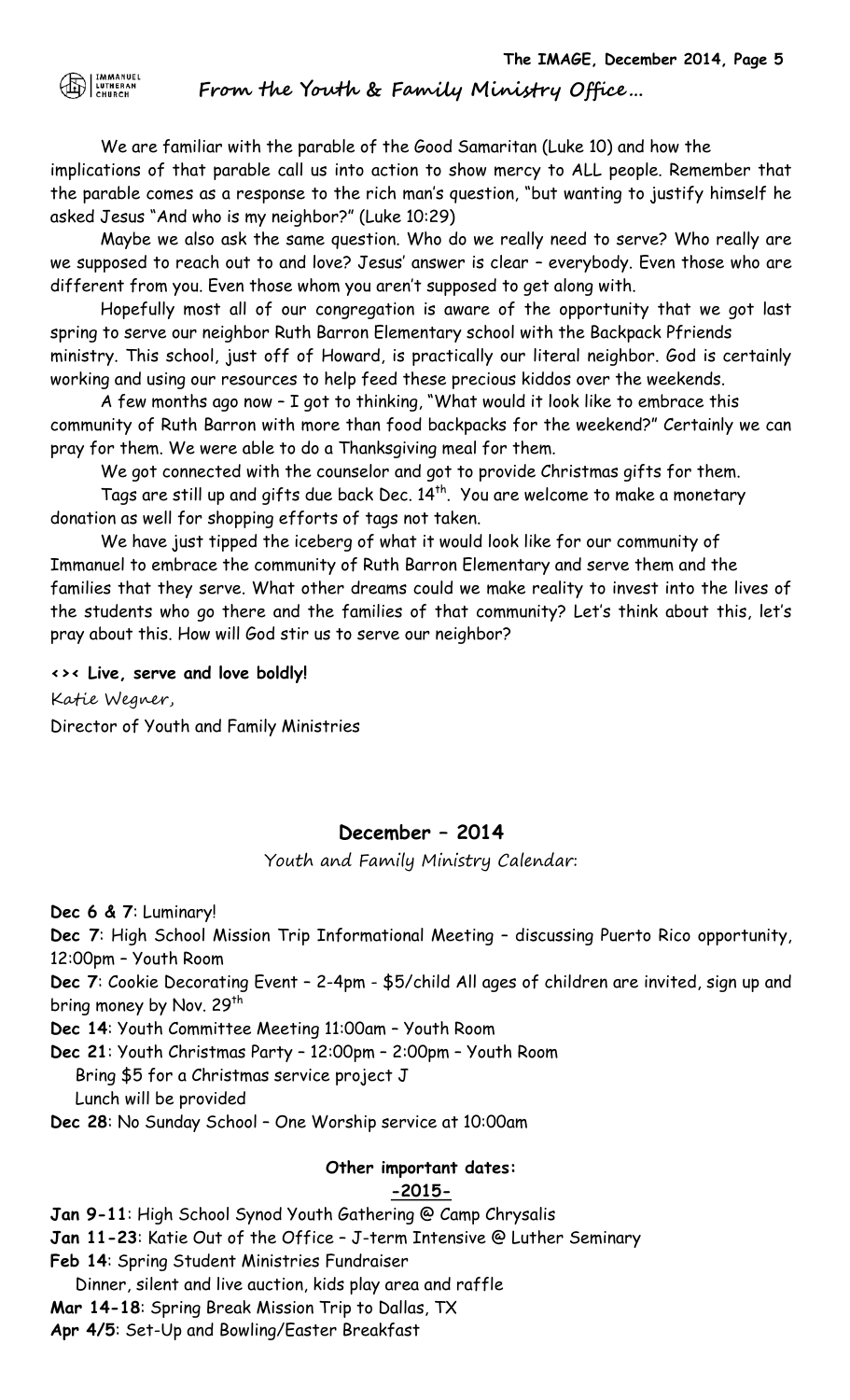





A beautifully written poem to song by Martin Luther captures the true meaning of Christmas. I pray that amidst all the hustle and bustle of this holiday season you and your family can share your love for our Risen King with others who might not have an ongoing relationship with Him. Merry Christmas to you and yours. May God bless you abundantly!

## **"From Heaven Above to Earth I Come"**

From heaven above to earth I come. To bear good news to every home; Glad tidings of great joy I bring, Whereof I now will say and sing:

To you this night is born a child Of Mary, chosen virgin mild; This little child, of lowly birth, Shall be the joy of all the earth.

This is the Christ, our God and Lord, Who in all need shall aid afford; He will Himself your Savior be From all your sins to set you free.

He will on you the gifts bestow Prepared by God for all below, That in His kingdom, bright and fair, You may with us His glory share.

These are the tokens ye shall mark: The swaddling-clothes and manger dark; There ye shall find the Infant laid By whom the heavens and earth were made.

Now let us all with gladsome cheer Go with the shepherds and draw near To see the precious gift of God, Who hath His own dear Son bestowed.

Give heed, my heart, lift up thine eyes! What is it in yon manger lies? Who is this child, so young and fair? The blessed Christ-child lieth there.

Welcome to earth, Thou noble Guest, Through whom the sinful world is blest! Thou com'st to share my misery; What thanks shall I return to Thee?

Ah, Lord, who hast created all, How weak art Thou, how poor and small, That Thou dost choose Thine infant bed Where humble cattle lately fed!

Were earth a thousand times as fair, Beset with gold and jewels rare, It yet were far too poor to be A narrow cradle, Lord, for Thee.

For velvets soft and silken stuff Thou hast but hay and straw so rough, Whereon Thou, King, so rich and great, As 'twere Thy heaven, art throned in state.

And thus, dear Lord, it pleaseth Thee To make this truth quite plain to me, That all the world's wealth, honor, might, Are naught and worthless in Thy sight.

Ah, dearest Jesus, holy Child, Make Thee a bed, soft, undefiled, Within my heart, that it may be A quiet chamber kept for Thee.

My heart for very joy doth leap, My lips no more can silence keep; I, too, must sing with joyful tongue That sweetest ancient cradle-song:

Glory to God in highest heaven, Who unto us His Son hath given! While angels sing with pious mirth A glad new year to all the earth.

**Date to Remember…December 17th** - Christmas Program (w/ dinner) 5:30p—7:30p